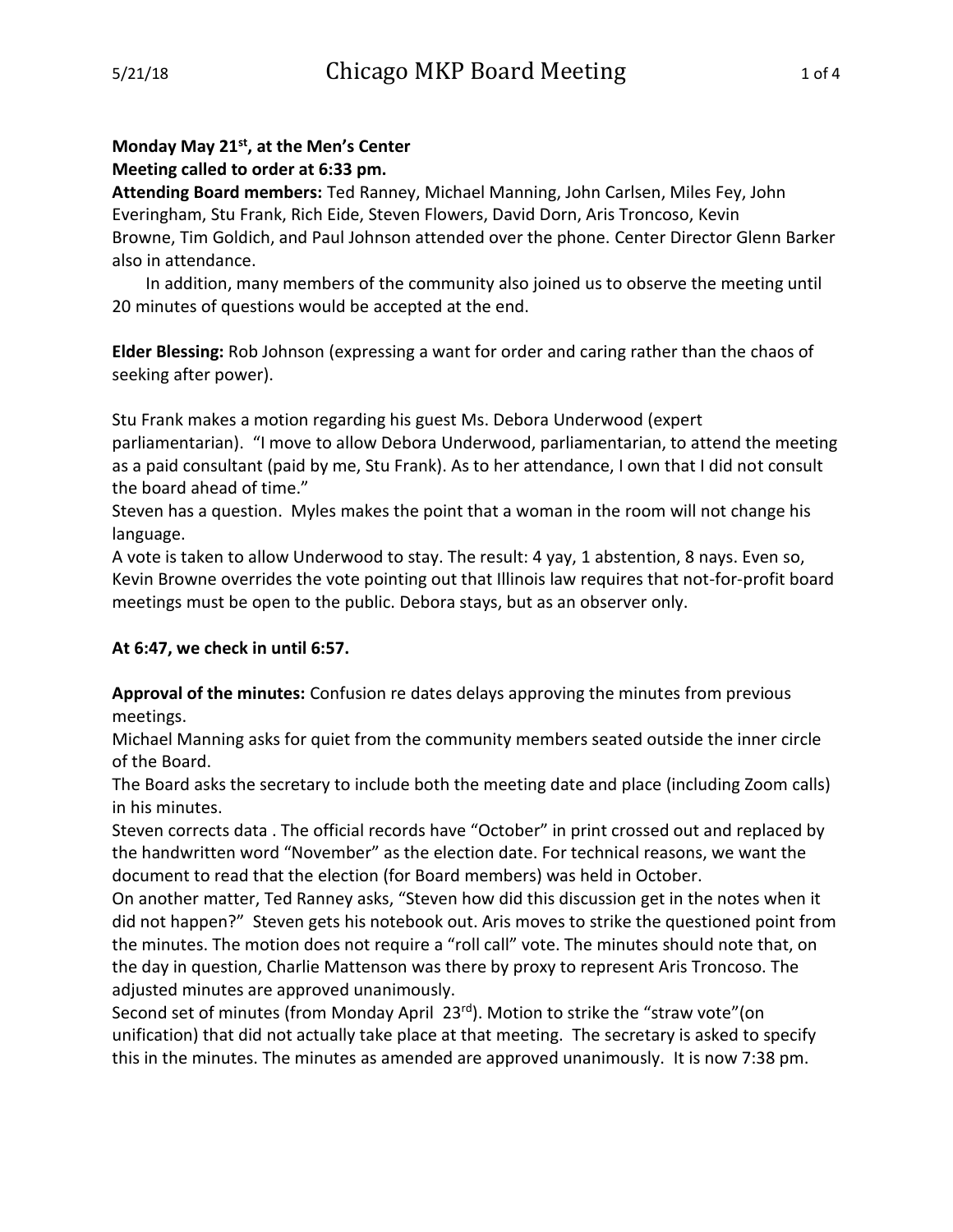**Motion to approve the agenda.** Discussion. Stu Frank wants an additional item, a "compromise offer" of how the community should proceed through the process of unification. The "compromise" contains 11 items. Discussion. The Chairman expresses his want for all agenda items to be presented prior to the meetings. Proposed: add the "compromise offer" to New Business during the following board meeting. Kevin Browne: It will take too much time to address it at this meeting. Vote approving the agenda: 4 yay, 10 opposed (including Paul Johnson on the phone).

The Treasurer's Report (omitted from the agenda) is added to the agenda. Vote approving the agenda: 2 nay, 1 abstain, 10 yay. Agenda approved.

**Center Director's contract:** Discussion begins re the Center Director's contract. Dates of the contract, already presented and signed by Glenn, are corrected. Paul Johnson makes a motion for a vote to approve the Center Director's job description as written. David Dorn seconds the motion. Paul Johnson asserts that there is no reason to discuss this as the CD has already agreed and signed the document. John Everingham, speaking on Glenn Barker's behalf, says the job description was not agreed to as is. It was agreed to only with certain conditions to be met including the hiring of a person to act as Glenn's assistant. Glenn asserts that there was never any discussion on that point. Stu Frank: Glenn wrote a response but there was never reconciliation between the original contract and Glenn's addendum. The Chairman asserts that the writing of the job description began in January in order to be proactive. Paul Johnson was chairman of the committee tasked with writing the CD's job description. Kevin moves to table further discussion until the next meeting because the 10 minutes are up. Motion tabled.

**Leader body:** Michael Manning: 36 is the maximum number of men we can have in the PIT. At that number, is was very difficult for attendees to move about. Given Camp Lakota's limitations, 36 should be the cap. Glenn: I have an understanding with Paul Johnson that I may still add a man if that man cannot attend an NWTA on any other date and we will therefore lose that man. Glenn: I want that proviso understood by the leaders in general.

The Chairman addressing everyone in the room: these are sensitive issues. Some accuse the Board of having an "unspoken agenda." Chairman: I believe that we have a company here—a company with one employee, plus our contracted bookkeeper (Raven). The Chairman asserts that, during a phone conversation, Glenn just kept saying, "Keep talking Ted; I'm just here to listen" over and over again. Is this behavior that we can accept? If so then I will turn over my shield. Discussion. Is there accountability here. Glenn concedes that his behavior wasn't appropriate. Kevin Browne: I want to take this offline. Stu Frank: moving on with an incomplete discussion is not helpful.

#### **8:24 Break**

### **Treasurer's report:** Rich Eide:

Rich talks about late scholarship funds and the financial write-off of "bad debt." He is working with Stu Frank. The use of Quick Books is mentioned. Rich Eide: We have money enough to provide \$1,000 per month to pay off a loan. We also have 3K for a professional building assessment. We should start shopping for a real mortgage not another "balloon" (i.e., short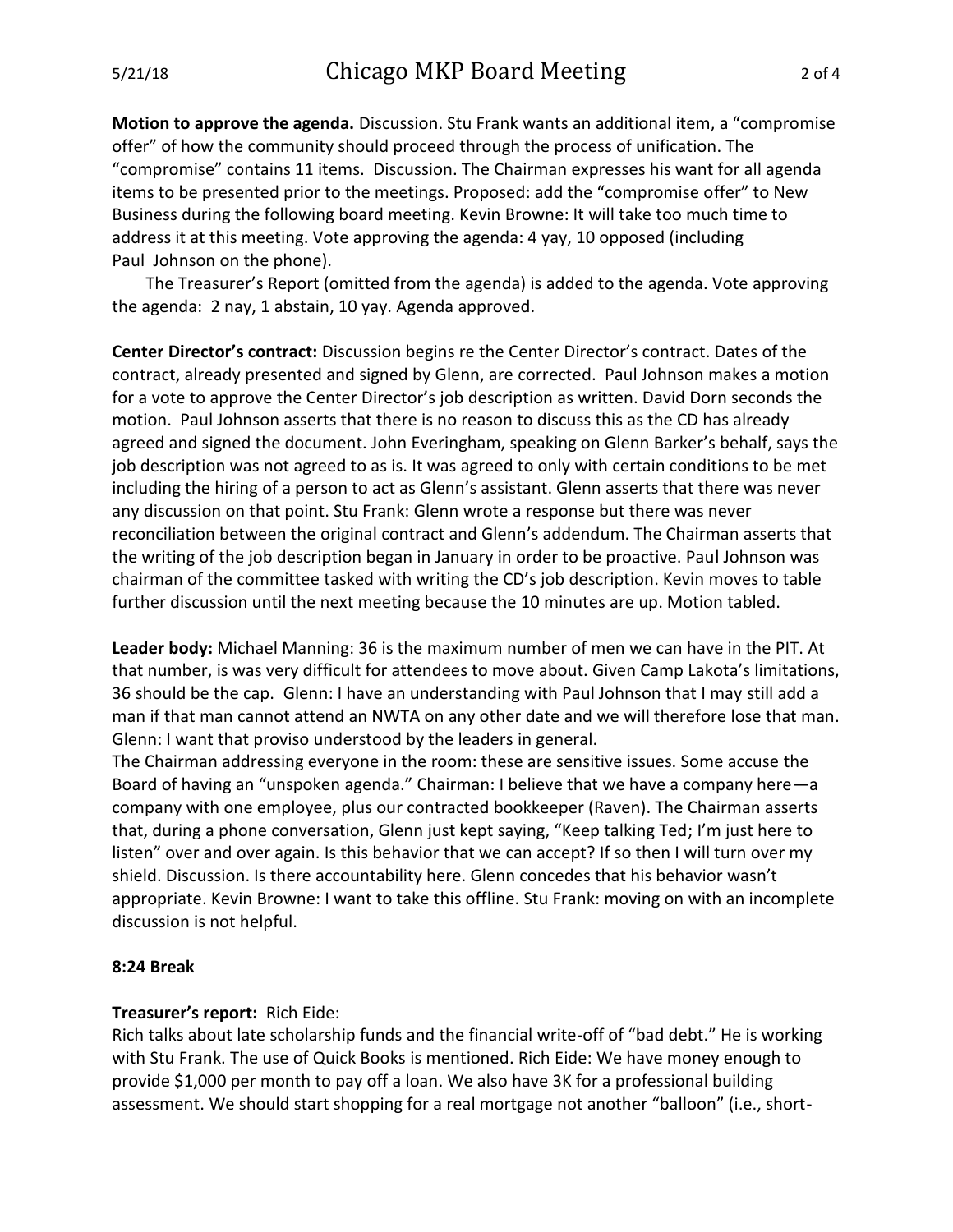term loan). Motion: To approve expenditure of up to 3K on a commercial building assessment. Dorn seconds. Question: Do we have insurance that covers cost or value? Objection: Will the 3K be well spent if the insurance company is going to do its own appraisal in any case? We submit an IL990 every year along with audited books and the IRS 990. This information is available on a URL provided by USA. An audit is not a onetime deal; it must be repeated. USA just wants to know that we can afford the building and the employee. Though unification with USA includes bookkeeping, we still need to have our own audited books kept independently—because they (USA) do not own a building, and we do.

We have to have audited books; the State of Illinois requires it. MKP-USA was sent a concern on the part of the auditors because Chicago is independent. The auditor has informed USA that, given Chicago-MKP's independent status, the auditor will not submit a "clean opinion" after 12/31/18. The cost for an audit is between 2K and 3K. To stay a 501c3 we will *have* to have audited books, period.

Heads up: We are planning a 21<sup>st</sup> of July celebration of the progress MKP-Chicago has made recently. It will be a social gathering and a cook out.

There will be a community clean up of Camp Lakota (including the kitchen) commencing Saturday June 2<sup>nd</sup> from 10am to 3pm.

## **At 9:05, the Board invites the attending community to ask questions.**

- 1. The tax on the building is 15K per annum. It would cost 20K to go through the process of attaining tax exempt status. Jim has made the offer to do it for us for free. Who is the point person in this matter? We will need a separate meeting to discuss this matter.
- 2. Can there be a talking stick centered around unification?
- 3. Charley Mattenson asks: is Jim a tax lawyer? No, he is not. We need more than a 501c3, to rent the building to ourselves is nonsensical. My want is for Charlie, Andreas, and Jim plus Stu Frank, to get together and work this out.
- 4. Francis asks about confidentiality. Does what's said here stay here?
- 5. Irwin: Glenn has done a great job. I want you two, Ted and Glenn, to have a clearing. I don't want some volunteer running things. Glenn fills weekends!
- 6. Steve Miller asks: 1) was the board ready to vote on Unification? No. We wanted to get an appraisal done first. 2) If we merge with USA and we raise extra money, will they have a claim to that money unless we set ourselves up to prevent that? 3) I want to know if those credits (monies) come back to us if we do more weekends. 4) How do we serve the men in the community? 5) How many communities are there under the umbrella of USA? 6) Do we have the data re I-group support under USA? 7) USA says they will improve retention, how? 8)USA says it will improve mentorship, do we have the data that supports that claim? 9) USA says it can improve the number of multi-cultural meetings and attendees, do we have data? 10) USA claims to provide more after trainings (following the NWTA), do we have the data re what they offer and the attendee numbers they've been getting? We're making a commitment of 1K per month, if the funds go to USA, I would pull out as a stake holder.